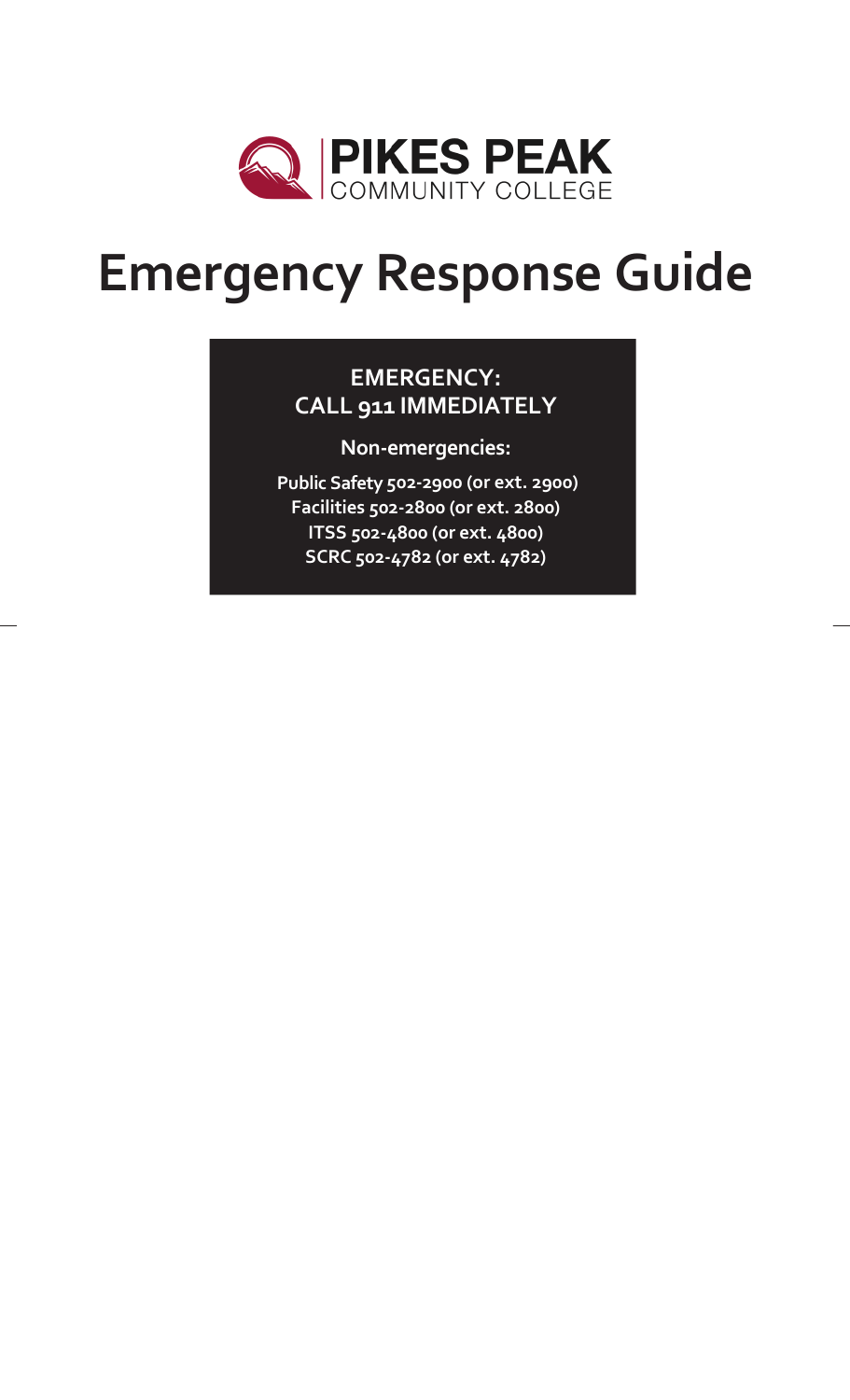# **Abduction**

- Call 911 **IMMEDIATELY.**
- Provide as much information as possible to the dispatcher, including:
	- Description of the victim:
		- Name, Age, Sex, Race
		- Height, Weight, Hair color, Identifying marks such as tattoos or scars
		- Clothing (jacket and/or shirt, pants, shorts, skirt, shoes, etc.)
	- Suspect description:
		- Name and Age (if known), Sex, Race
		- Height, Weight, Hair color, Identifying marks such as tattoos or scars
		- Clothing (jacket and/or shirt, pants, shorts, skirt, shoes, etc.)
	- Suspect vehicle description:
		- Make, Model, Color
		- License plate (state and number)
	- $\blacktriangleright$  Time and location of abduction.
- **DO NOT** attempt to detain the suspect.
- Ask any witnesses to remain until a Campus Police Officer arrives.

### **ABDUCTION**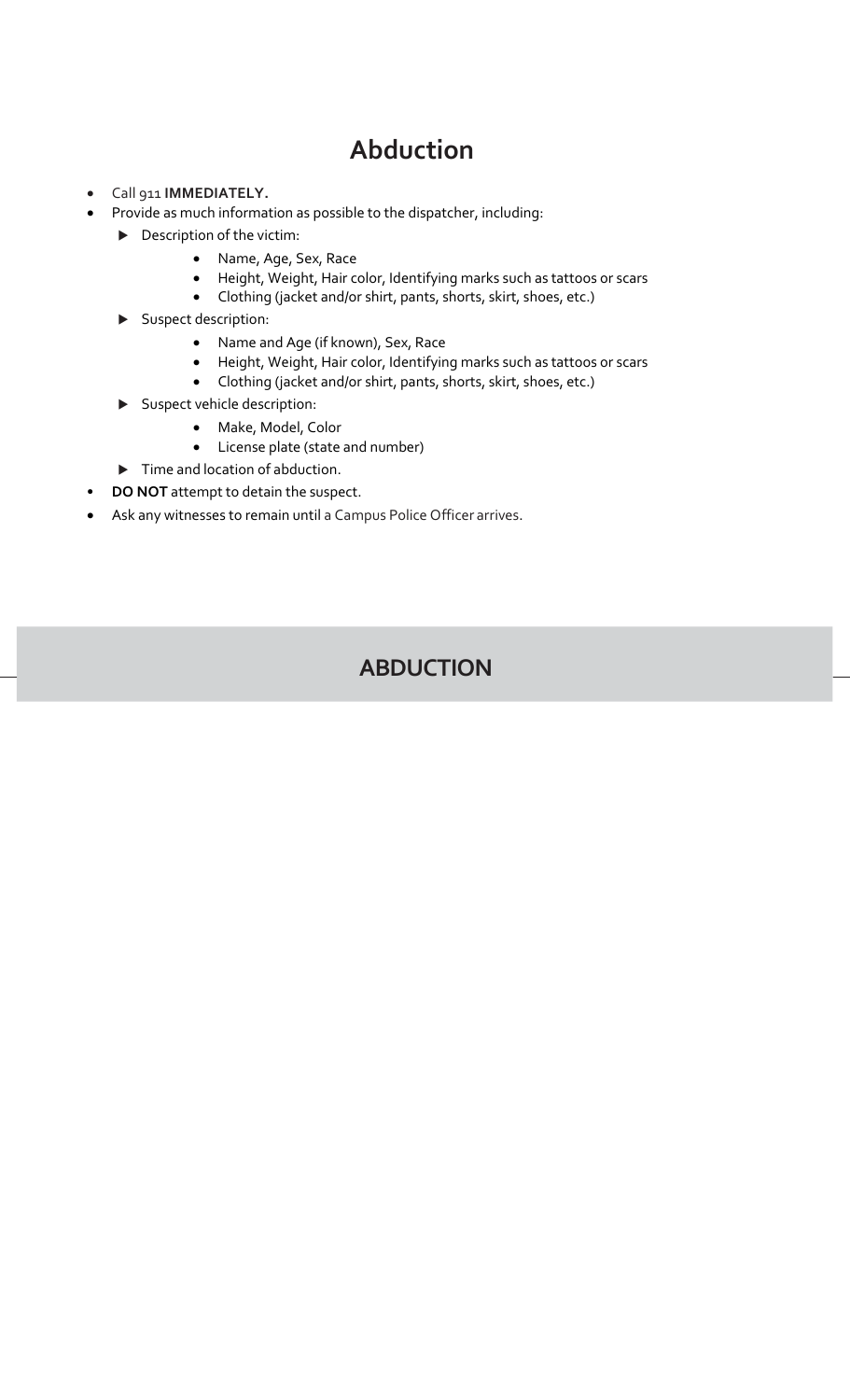# **Active Shooter**

### **Call 911 IMMEDIATELY**

- **Run** Escape if possible and safe to do so, and move away from the shooter's location.
- **Hide (Lockdown)**:
	- o **Lock** doors and barricade them if possible.
	- o **Turn off lights** and close blinds.
	- o **Turn off** computer monitors, radios, and silence all cell phones.
	- o **Stay calm**, quiet, and out of sight.
- **Fight** Only as a last resort, try to disrupt and/or incapacitate the shooter.
- Follow all police and emergency responder instructions.
- **Keep your hands empty and in plain view at all times for police officers.**
- Police officers **will not stop** to aid the wounded until the threat has been contained.

# **ACTIVE SHOOTER**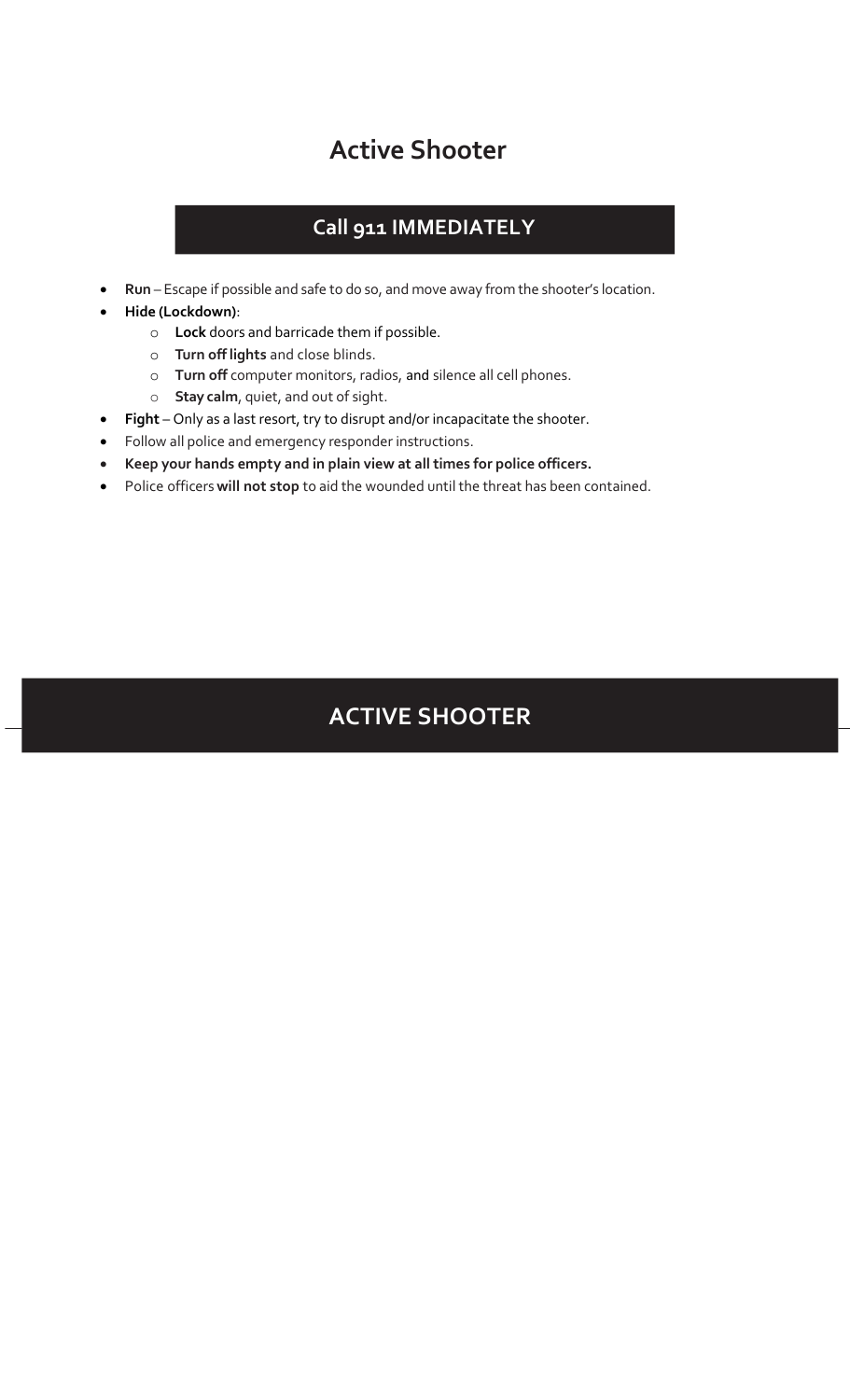# **Assault/Rape**

- Call 911 **IMMEDIATELY**.
- Provide as much information as possible to the dispatcher, including:
	- Suspect description:
		- Name and Age (if known), Sex, Race
		- Height, Weight, Hair color, Identifying marks such as tattoos or scars
		- Clothing (jacket and/or shirt, pants, shorts, skirt, shoes, etc.)
	- Suspect vehicle description:
		- Make, Model, Color
		- License plate (state and number)
- Do **NOT** attempt to detain the suspected person(s).
- Take the victim to a quiet area and ask him/her to remain until a Campus Police officer arrives.
- Assign a staff member to stay with the victim.
- To preserve evidence, calmly attempt to keep the victim from showering or cleaning up before a police officer makes contact.

### **ASSAULT/RAPE**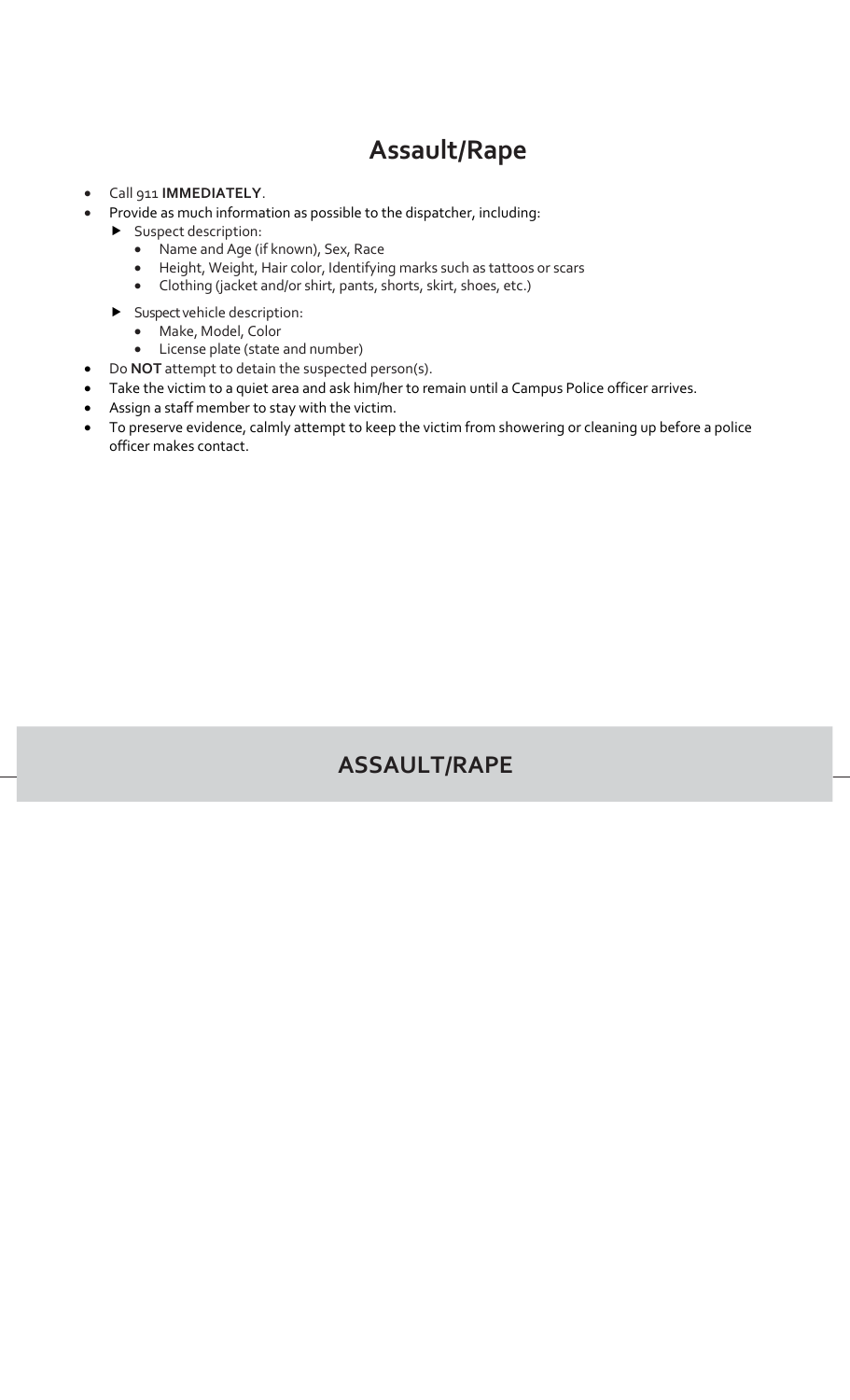# **Behavioral Problem**

- Call 911 **IMMEDIATELY.**
- Provide as much information as possible to the dispatcher, including:
	- Description of the person:
		- Name, Age, Sex, Race
		- Height, Weight, Hair color, Identifying marks such as tattoos or scars
		- Clothing (jacket and/or shirt, pants, shorts, skirt, shoes, etc.)
	- Person's vehicle description (if applicable):
		- Make, Model, Color
		- License plate state and number
	- $\blacktriangleright$  Time, location, and description of activity or behavior.
- **DO NOT** attempt to detain the person.
- Ask any witnesses to remain until a Campus Police Officer arrives.

### **BEHAVIORAL PROBLEM**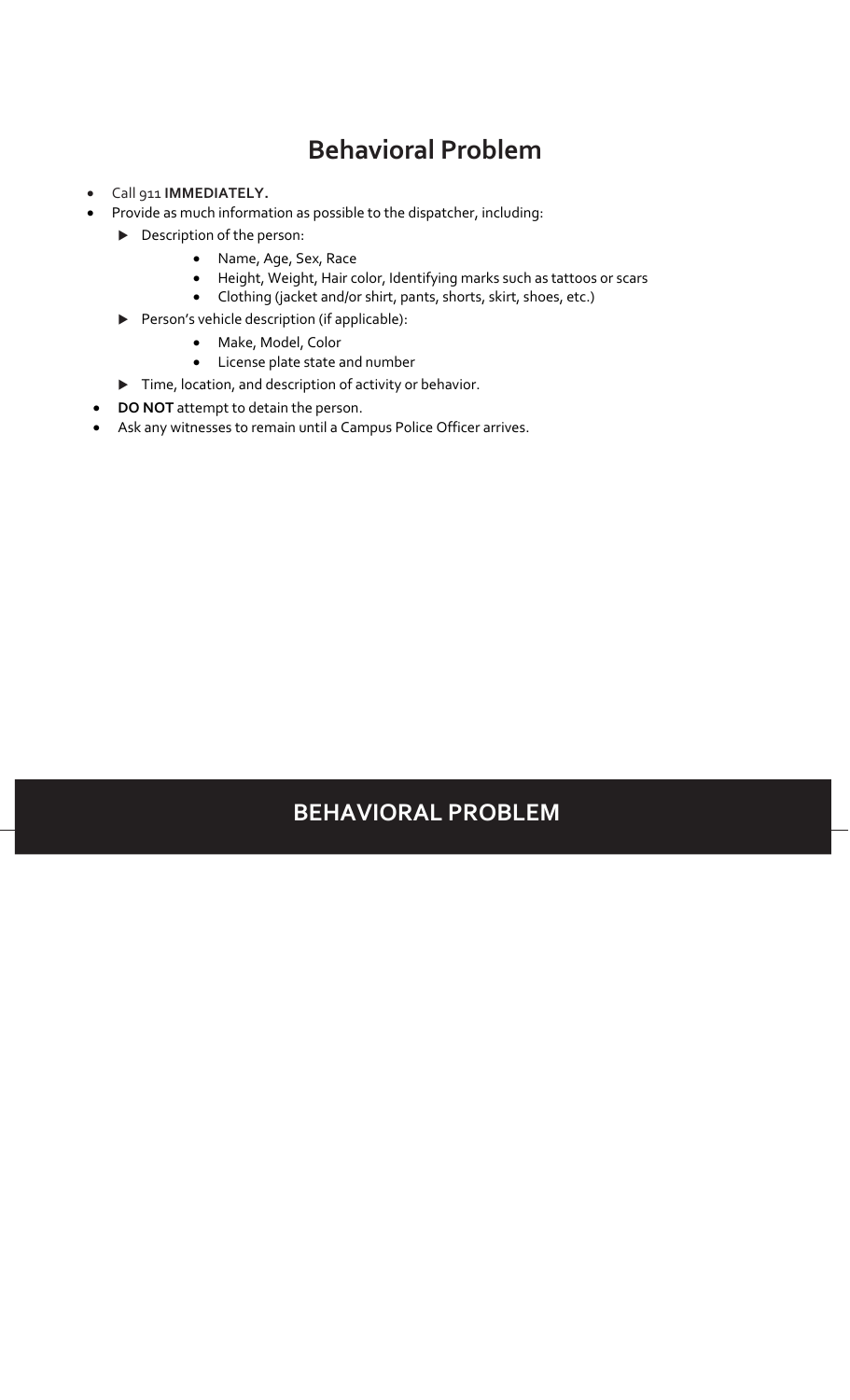# **Bomb Threat**

#### **Any evacuation ordered by Campus Police is MANDATORY.**

#### **BOMB THREAT VIA TELEPHONE:**

- Gather as much information as possible, including:
	- o "Caller ID" information and time from phone display:
	- o Exact words of the caller:
	- o Describe the caller's voice (e.g., calm, angry, accent, deep/high, male/female):
	- o Describe any background noise (e.g., kids, traffic, TV, etc.):
- Enter information into the Bomb Threat Reporting Checklist.
- **Call 911 IMMEDIATELY** to report the threat.

#### **BOMB THREAT VIA SOCIAL MEDIA:**

- **Call 911 IMMEDIATELY** to report the threat.
- Read bomb threat message to the dispatcher exactly as written.
- Report the identity of the sender, the date and time the e-mail was received, who the message is intended for, who received carbon copies, and the subject line from the e-mail message.
- Do not respond to the sender.
- Do not delete the bomb threat message.
- Print a copy of the bomb threat message, if possible.

#### **EVACUATION:**

- Students will take all personal property with them.
- Staff and faculty will inspect for, **but not disturb**, unusual objects as they evacuate.
- Notify Campus Police of any suspicious or unusual object.
- Do **NOT** touch, move, or tamper with any suspicious item.
- Students, staff, and faculty will assemble at least 500 feet from the building, or as directed by Campus Police.
- Do **NOT** use cell phones or portable 2-way radios within 300 feet of a building suspected of containing an explosive device.
- Do **NOT** re-enter the building until notified by emergency personnel.
- If a sweep for evidence/devices is necessary, employees may be asked to assist law enforcement personnel in areas where they are most qualified to identify items that do not belong.

### **BOMB THREAT**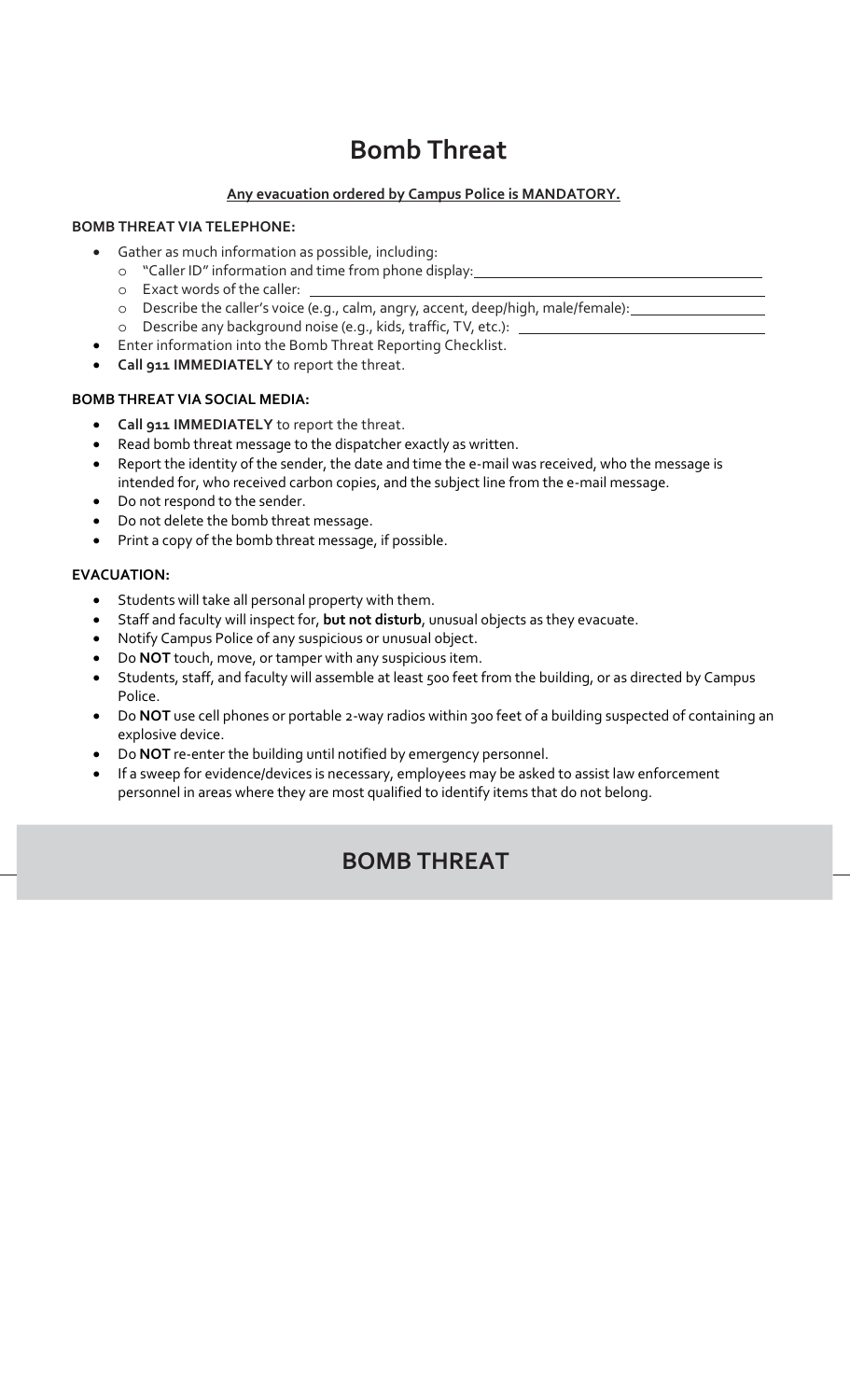### **Evacuation Procedures**

(See also *"Evacuation Procedures for Individuals with Disabilities"*)

#### **IF THE FIRE ALARM SOUNDS, EVACUATE THE BUILDING No one is to remain in the building for any reason.**

Fire alarms will be treated as actual emergencies until Campus Police/Public Safety determines otherwise. **EVACUATION:**

### • Stay calm.

- Quickly gather personal belongings.
- Move quickly, but in an orderly fashion, to the nearest exit.
- Move 150 feet from the building.
- Do NOT use the elevators!
- If there is no one behind you, close doors as you leave.
- Listen for instructions from Campus Police and emergency response personnel.
- Keep clear of emergency vehicles.
- Stay with the group from your area.
- Do NOT re-enter the building until directed to do so by Campus Police or fire department personnel.

#### **REVERSE EVACUATION:**

- A reverse evacuation moves people into a PPCC campus building from the outside.
- Reverse evacuation may be ordered for a threat such as severe weather or a hazardous materials spill.
- Remain calm and move quickly into the nearest building.
- Follow directions of Campus Police or other emergency personnel.

#### **CAMPUS EVACUATION:**

- 
- Stay calm.<br>• Drive with Drive with caution, be courteous, and follow directions from emergency personnel.
- Do not block routes for emergency vehicles.

### **EVACUATION PROCEDURES**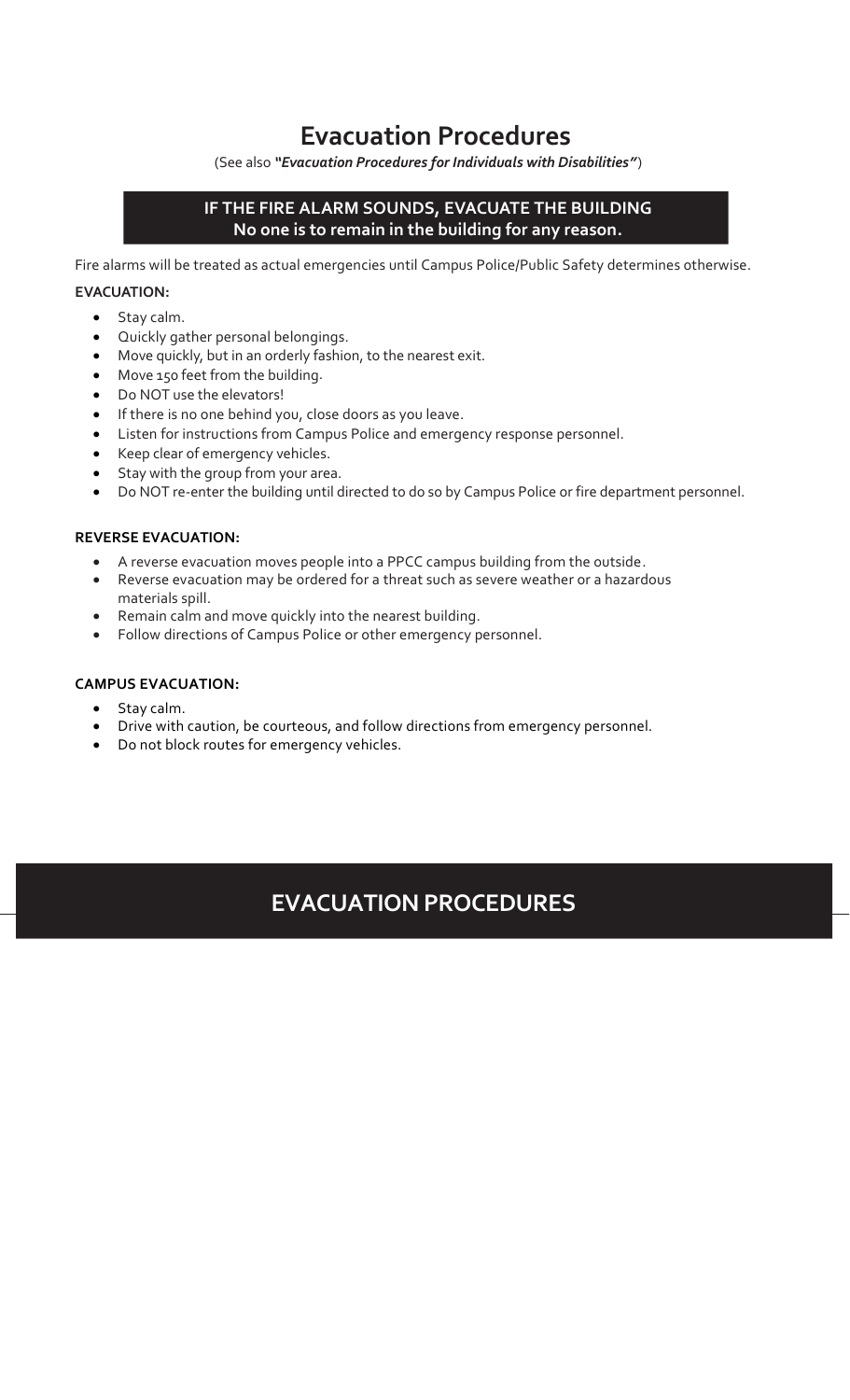## **Evacuation Procedures for People with Disabilities**

#### **People with disabilities must prepare for emergencies ahead of time.**

People with disabilities should discussing their abilities and needs with the Office of Accommodative Services and Instructional Support (OASIS), faculty, and campus employers.

People with disabilities should plan in advance for emergencies by:

- Identifying primary and secondary evacuation routes to handicap-accessible exits.
- Coordinating with staff and/or fellow students to provide assistance if needed during an evacuation.
- Practicing with one or more "buddies" if using the "buddy system" to assist in evacuation.

To assist people with disabilities during an emergency:

- Ask the person how you can help before attempting any rescue technique or giving assistance.
- Listen to the answer; the person is the best authority on his or her own disability.
- Keep service animals with their human partners.
- Do not attempt to carry an electric wheelchair if it cannot be driven out of the building.

#### **EVACUATION CHAIRS:**

Three collapsible emergency evacuation chairs are installed at Centennial Campus to assist with evacuation of people with disabilities. Although emergency evacuation chairs are designed to be guided by one person, seek assistance from others in the event that individuals will need to take turns as necessary to guide the chair downstairs.

### **EVACUATION PROCEDURES FOR PEOPLE WITH DISABILITIES**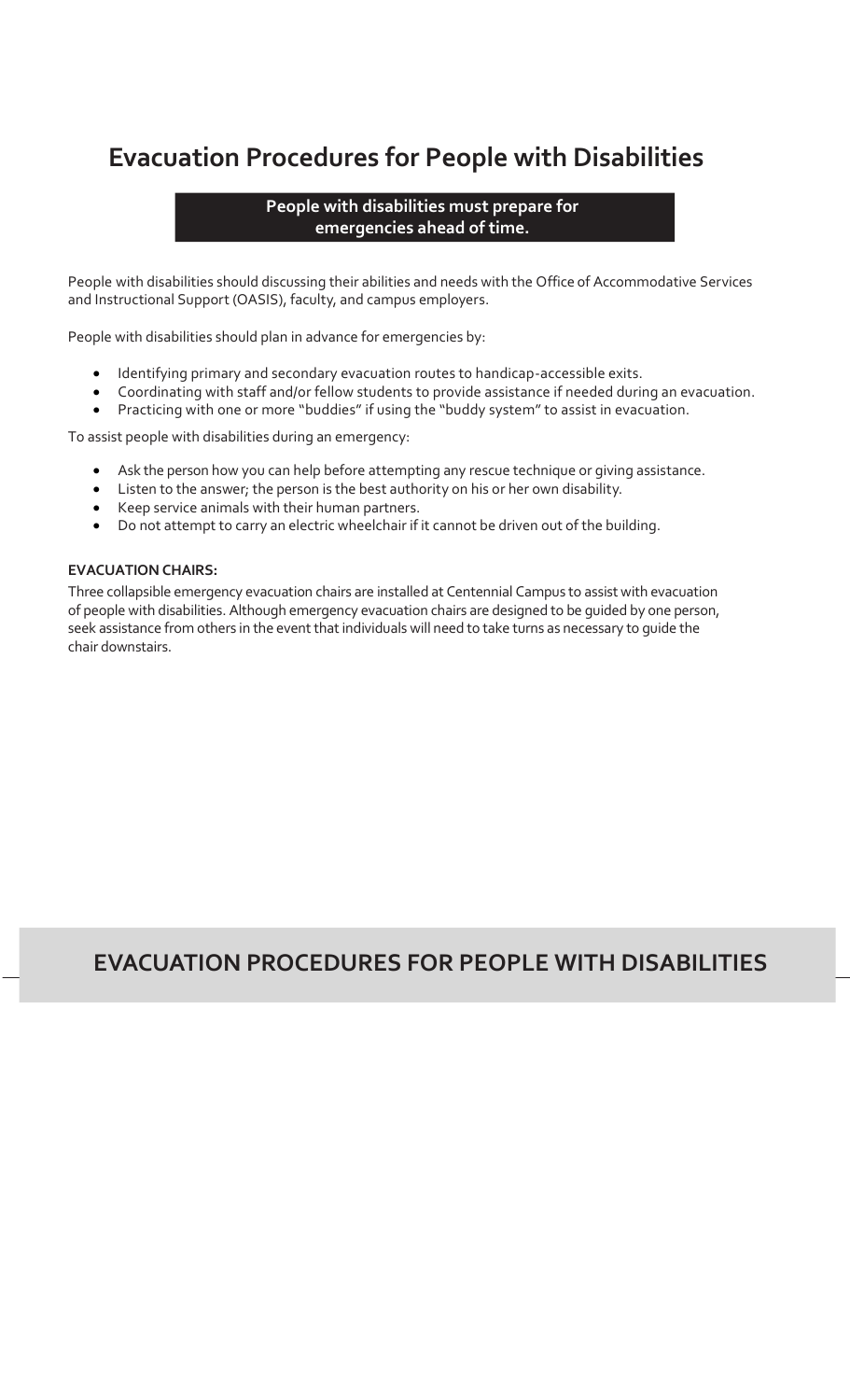# **Fire**

#### **Any time the fire alarm system is activated, evacuate the building IMMEDIATELY.** *(See "Evacuation Procedures").*

#### **IF YOU DISCOVER A FIRE OR SMELL SMOKE:**

- Sound the alarm by activating a fire alarm pull station and evacuate the building.
- **Call 911** as soon as you can, and when it is safe to do so.
- **Do NOT** use elevators to evacuate.
- If the fire is small and you are comfortable doing so, use a fire extinguisher to put it out.
- **Do NOT go back into the building** for any reason until the fire department or Campus Police declare it safe to do so.
- If your clothes catch fire: **Stop, Drop, and Roll**.

#### **IF YOU ENCOUNTER SMOKE:**

- Find another exit if possible.
- Stay low under the smoke, and keep your nose and mouth covered.
- Do not open doors that are hot to the touch.

#### **IF YOU** *CANNOT* **EVACUATE:**

- Close doors between you and the fire and/or smoke.
- Seal door cracks and cover vents to keep out smoke.
- Call 911. Tell the dispatcher the location where you are trapped.
- Signal firefighters from a window if possible.

#### **USING A FIRE EXTINGUISHER:**

If the fire is no larger than a trash can, there is an extinguisher nearby, **AND** you feel confident about putting the fire out:

- **P**ull the metal ring from the fire extinguisher handle, breaking the plastic tab.
- **A**im the nozzle of the extinguisher toward the BASE of the fire.
- **S**queeze the handle to discharge the dry chemical inside the extinguisher.
- **S**weep the nozzle back and forth across the BASE of the fire.

Use the entire contents of the extinguisher or stop when the fire is out. If the fire continues after emptying the extinguisher, evacuate **IMMEDIATELY**.

### **FIRE**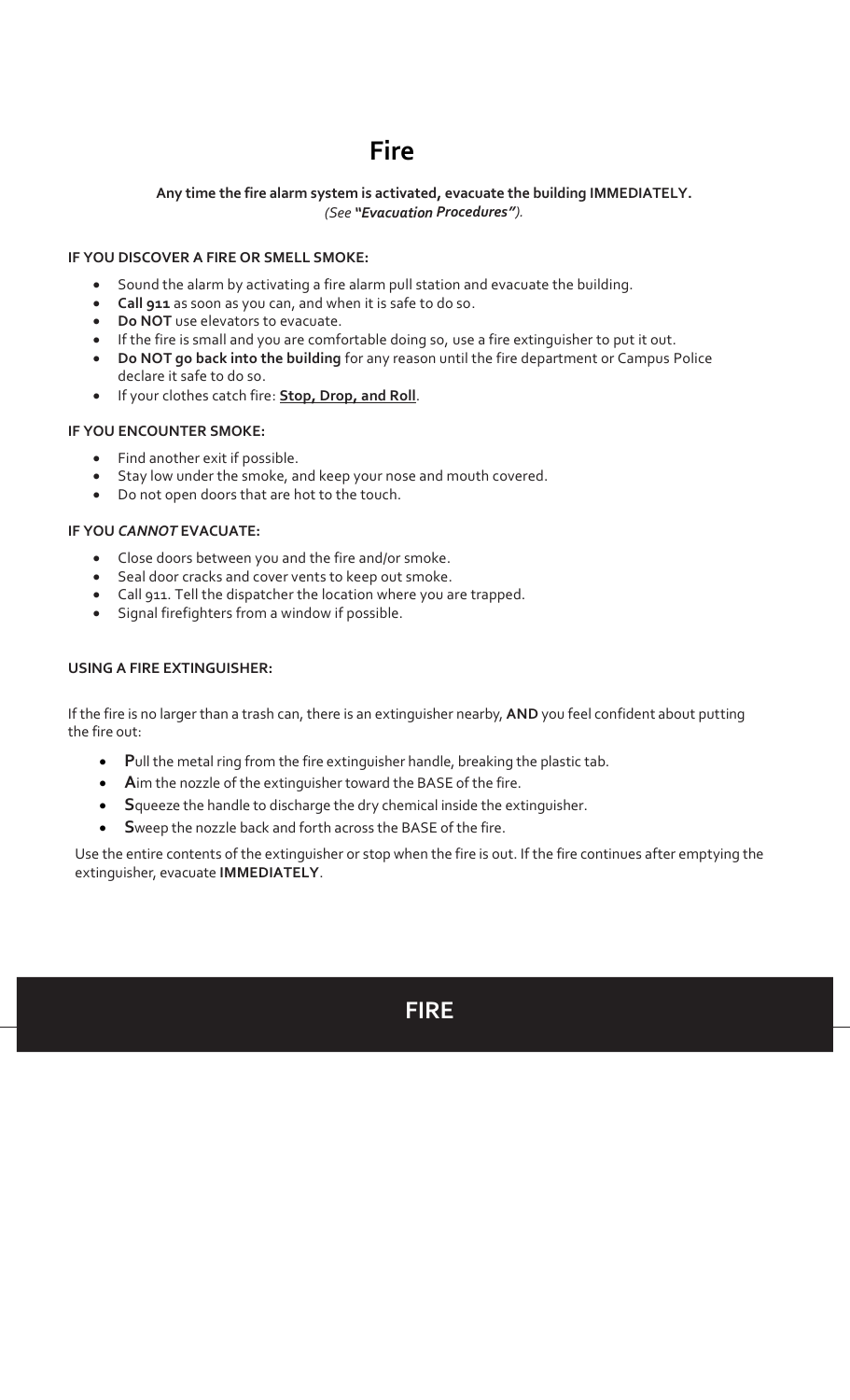# **Hazardous Materials**

A hazardous material incident may occur at any time. The incident may be on campus or nearby, such as a transportation accident involving railroad, highway, or airway, or an industrial accident at a nearby business.

#### **ACTIONS:**

- Call 911 IMMEDIATELY.
- Provide as much information as possible, including:
	- o Location of the incident
	- o Material involved (if known), or identifying placards or shipping labels
	- o Amount of hazardous material involved
	- o How many people may have been affected
	- o Whether the area has been evacuated

Depending on the nature and extent of the incident, students, staff, and faculty may be directed to:

- Evacuate the building;
- Relocate to another location within the building, or to another building;
- Remain inside the building until the situation is stabilized; or
- Evacuate the campus.

#### **EVACUATION:**

- Remain upwind of the incident, and monitor shifts in wind direction.
- Do not enter the hazardous or contaminated area for ANY reason, including rescue.
- Secure the scene if you can safely do so to keep others out of the hazardous area.
- Avoid contact with spilled hazardous materials or empty containers.
- Avoid inhalation of fumes, smoke, and/or vapors, even if no dangerous materials are known to be involved, or gases or vapors appear harmless.
- Assist people with disabilities and functional impairments.

### **HAZARDOUS MATERIALS**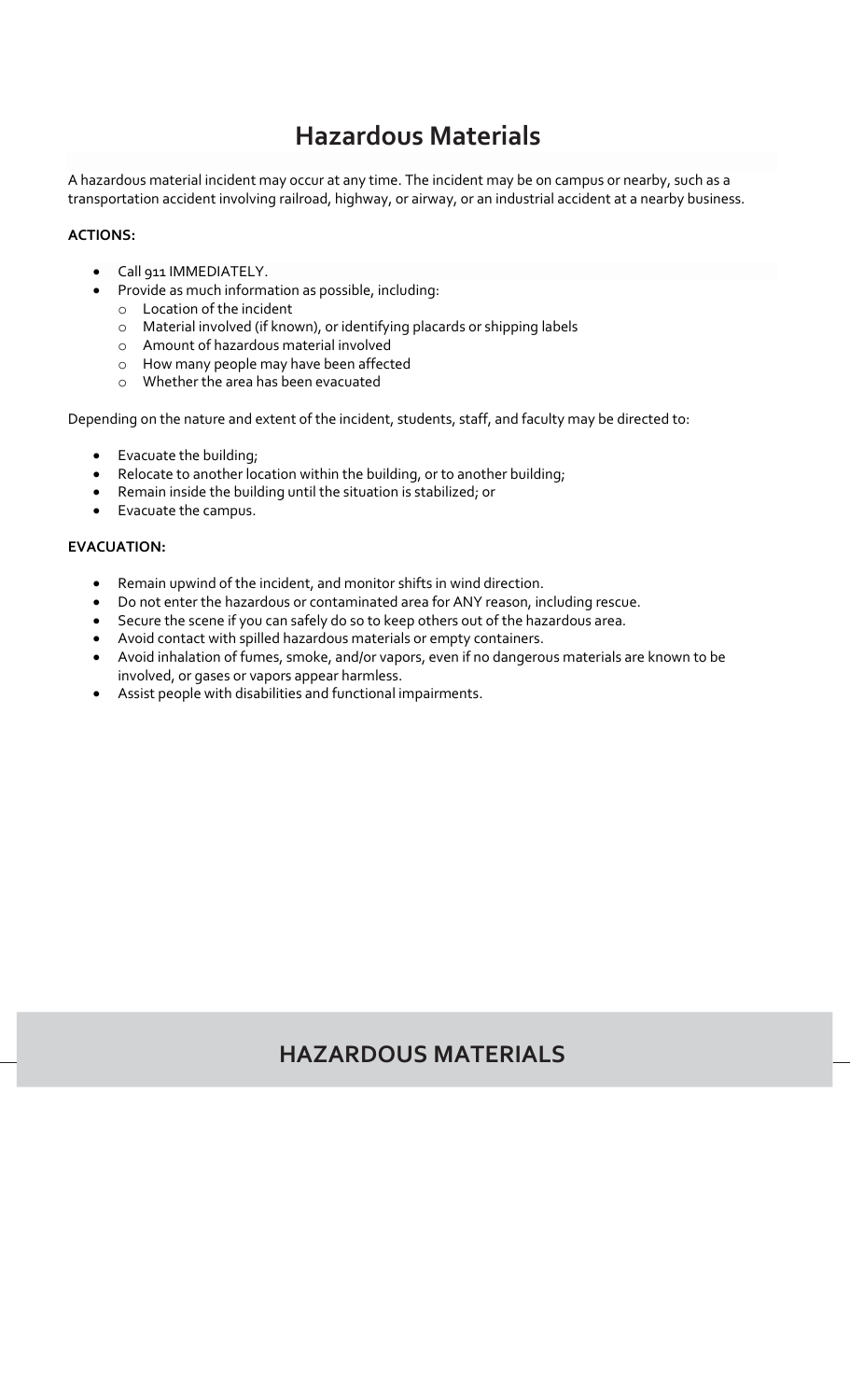# **Lockdown**

Campus Police may order a lockdown of the building in the event of an active shooter or other threat.

**NOTE:** If you hear gunshots, **do not wait for a lockdown order**. **Begin lockdown procedures immediately and call 911.**

#### **LOCKDOWN ACTIONS:**

- Stay calm.
- Lock all doors and barricade them if possible using furniture. o Once doors are locked, **do not** let anyone in.
- Close all blinds.
- Turn off the lights.
- Turn off computer monitors, radios, electronic devices, etc.
- Silence all cell phones.
- Hide out of sight and remain quiet.
- Follow the direction of Campus Police.
- Do not come out until ordered to do so by Campus Police.

### **LOCKDOWN**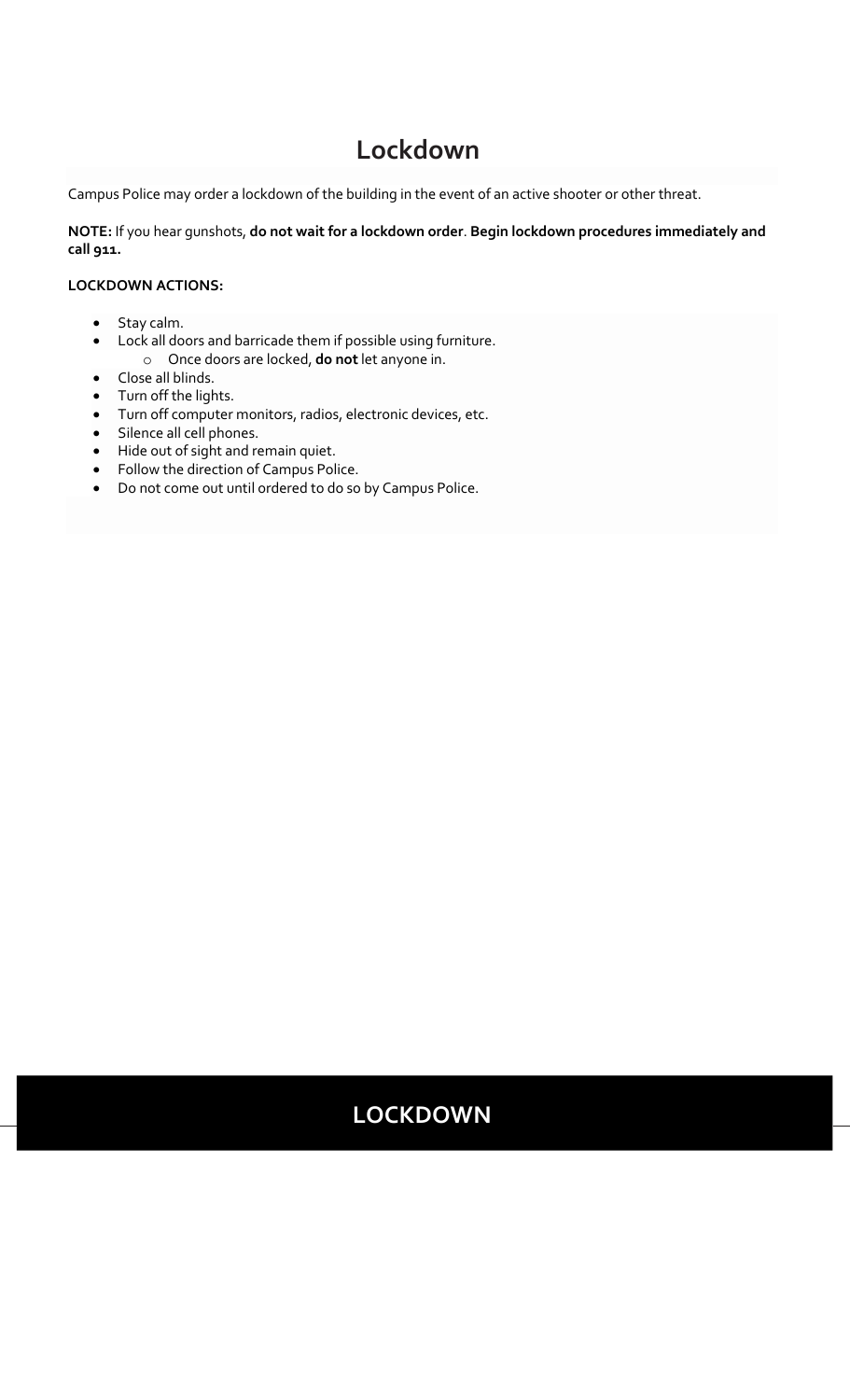# **Medical Emergencies**

#### **CALL 911 IMMEDIATELY**

Remain calm and tell the dispatcher:

- Your name and telephone number
- Exact location of the emergency
- Nature of illness or injury \_
- Whether victim is conscious or unconscious
- Whether victim is breathing

**Examples:** Heart Attack Broken Bones Seizure Fall (e.g., stairs, ladder) Vomiting Severe Bleeding

- *DO NOT* attempt to transport the patient to a medical facility. Wait for emergency responders to arrive.
- Keep the victim still and **DO NOT** move him/her.
- If the person appears to be having a seizure, **DO NOT** attempt to restrain him/her.
- Keep the victim warm if the illness is not heat-related.
- Attempt to control bleeding by applying direct pressure using the victim's hand if possible, or a clean cloth.
- Assign a person to stay with the injured/ill person and tell bystanders to move away.
- If possible, locate someone who is medically trained in First Aid and/or CPR.

#### **AUTOMATED EXTERNAL DEFIBRILLATORS (AED):**

An automated external defibrillator (AED) is an electronic device that analyzes a person's heart rhythm and, if necessary, delivers an electric shock to restart the heart of a patient in cardiac arrest.

- If a person is unconscious and unresponsive to shaking or shouting, send someone to call 911 and to retrieve one of the AEDs located throughout each PPCC campus.
- Check the patient for respirations and pulse. If the patient is not breathing and has no pulse, begin cardiopulmonary resuscitation (CPR).
- Open the lid of the AED to activate the verbal instructions. Stay calm and follow the instructions until emergency medical personnel arrive.

### **MEDICAL EMERGENCIES**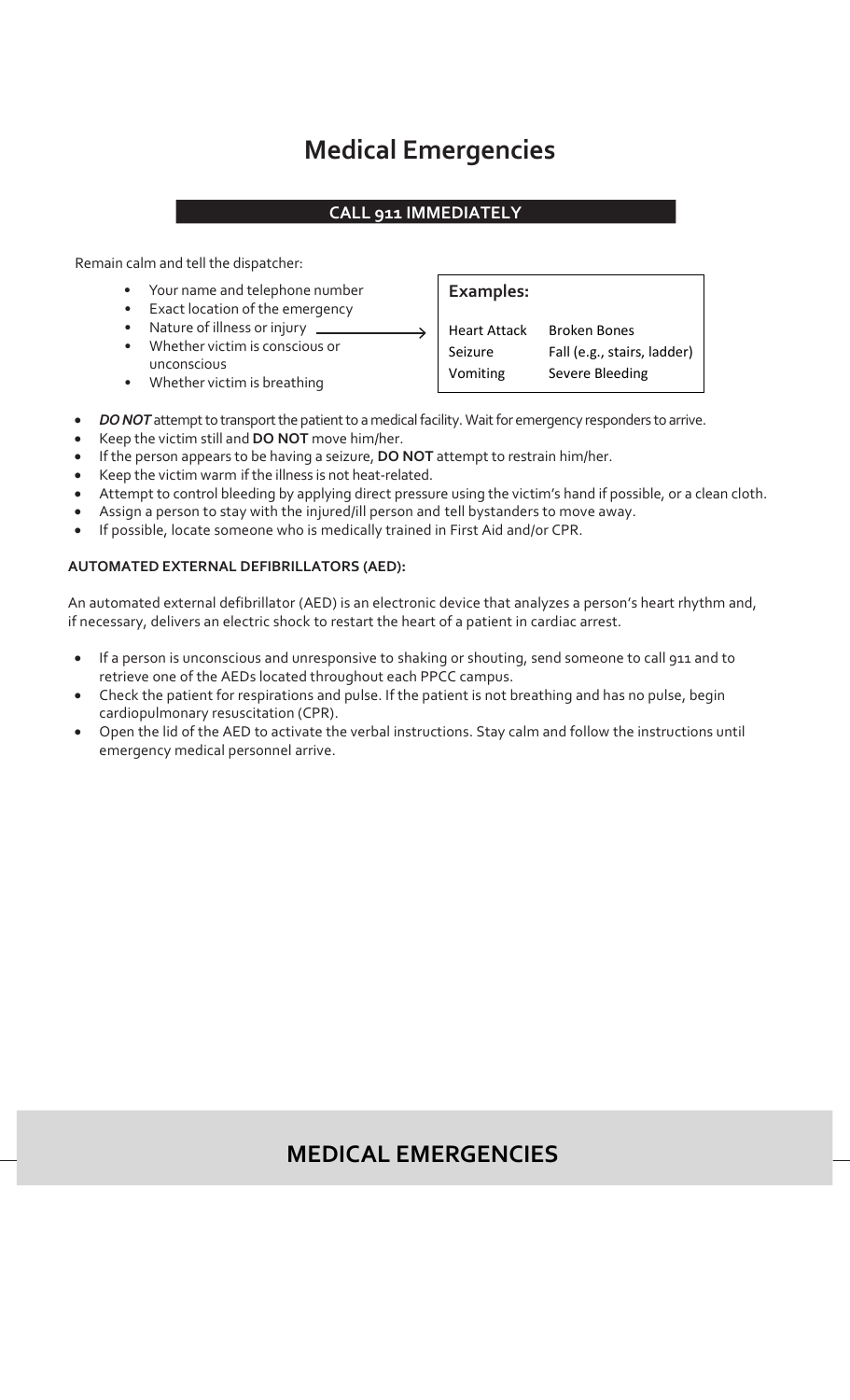# **Robbery**

#### **STAY CALM!**

- Call 911 **IMMEDIATELY** or soon as it is safe to do so**.**
- Discreetly activate the panic alarm if one is available.
- Do as the robber tells you. Give him/her what he/she requests.
- Try to get the best possible physical description of the robber:
	- o Name and Age (if known), Sex, Race
		- o Height, Weight, Hair color, Identifying marks such as tattoos or scars
	- o Clothing (jacket and/or shirt, pants, shorts, skirt, shoes, etc.)
	- Try to obtain a description of the suspect's vehicle:
		- o Make, Model, Color
		- o License plate (state and number)

### **ROBBERY**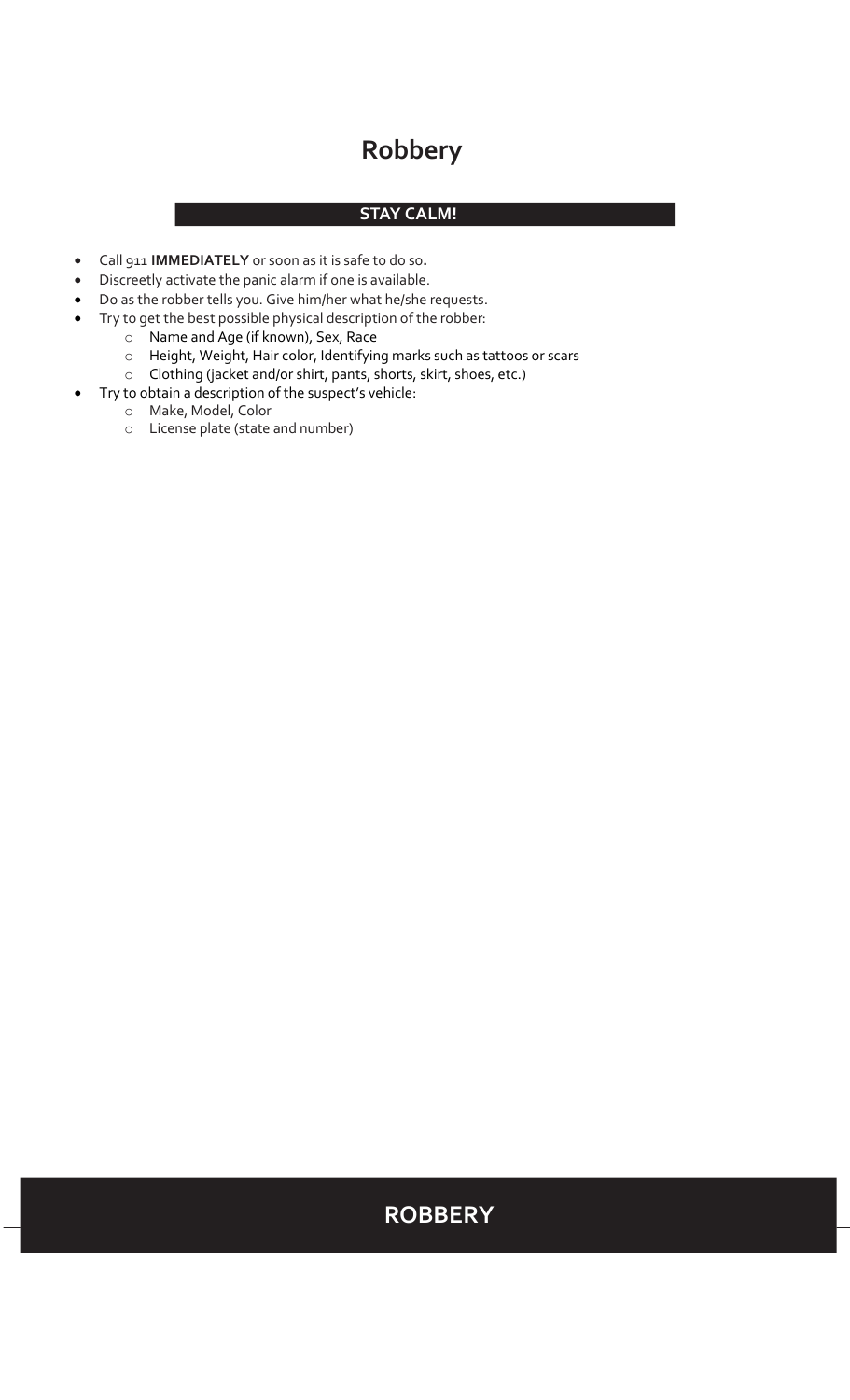# **Severe Weather**

Severe weather includes high winds, thunderstorms, lightning, hail, floods, extreme heat or cold, blizzards, and other weather events that can create safety hazards or cause property damage.

The PPCC Department of Public Safety monitors weather conditions and will issue advisories as appropriate. However, weather conditions can deteriorate rapidly. Students, staff, and faculty are encouraged to personally monitor weather conditions and take precautions when necessary.

#### **THUNDERSTORM/LIGHTNING/HAIL:**

- Close blinds on exterior windows.
- Move away from windows.
- Remain indoors until the storm passes.
- Refrain from using in-house telephones while severe lightning is occurring.

**FLOOD:**

- Notify Campus Police at (719) 502-2900, extension 2900 from an in-house phone, or via a campus emergency red or blue phone.
- Relocate to an upper floor and await instruction from Campus Police.
- Assist people with functional impairments who may need assistance.
- If time allows, move records and equipment up off the floor onto shelves and tables to prevent damage from minor flooding.
- If the building is evacuated, do not return to the building until notified to do so by Campus Police/Public Safety.
- When leaving campus, do NOT drive through flooded areas. Use an alternate route.

### **SEVERE WEATHER**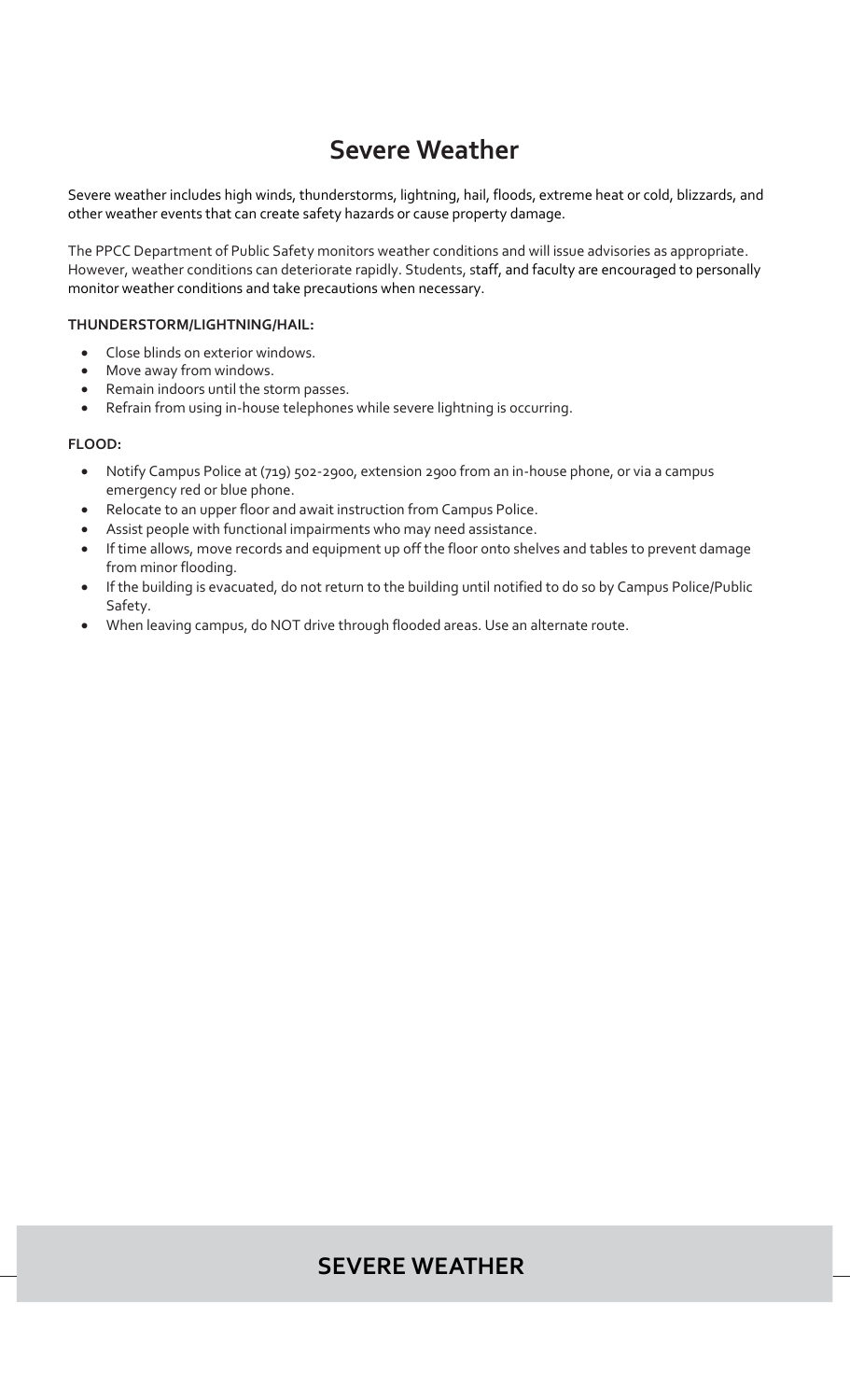# **Shelter in Place**

Shelter-in-place orders may be issued in the event of severe weather or other threat such as a hazardous materials incident.

If directed to shelter in place for severe weather:

- If safe to do so, close blinds and curtains on exterior windows.
- Move away from exterior windows.
- If possible, seek shelter in a lower-level interior hallway, restroom, or a Designated Shelter Area.

For incidents involving hazardous materials outside the building:

- Close doors and windows.
- Seal doors and windows with tape if available.

In all instances:

- Be prepared to evacuate the building or relocate to another area within the building.
- Listen for instructions via public address systems.
- Follow the direction of Campus Police/Public Safety personnel.

### **SHELTER IN PLACE**